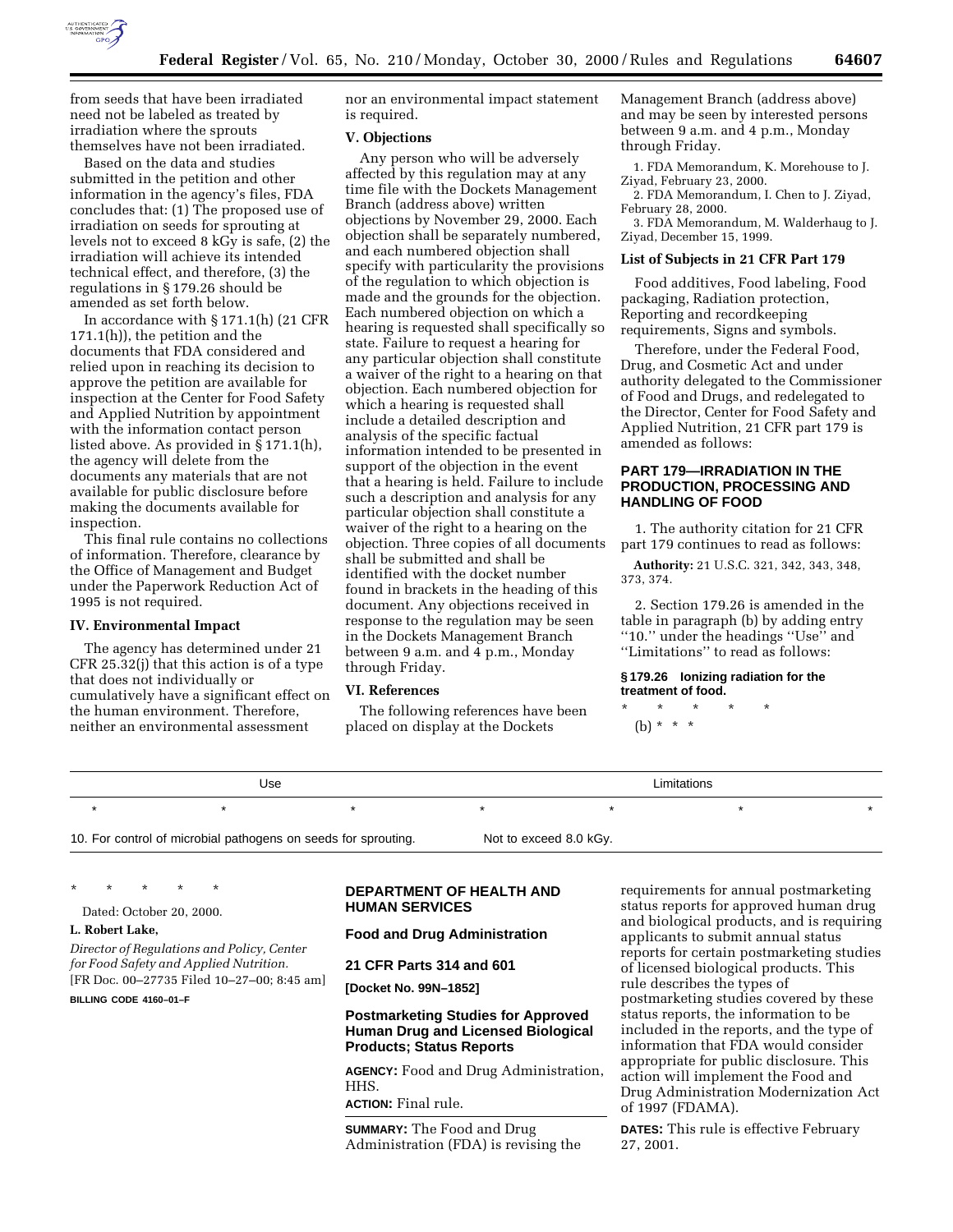#### **FOR FURTHER INFORMATION CONTACT:**

- Sharon T. Risso, Center for Biologics Evaluation and Research (HFM– 500), Food and Drug Administration, 1401 Rockville Pike, Rockville, MD 20852–1448, 301–827–5098; or
- James L. Cobbs, Center for Drug Evaluation and Research (HFD– 102), Food and Drug Administration, 5600 Fishers Lane, Rockville, MD 20857, 301–827– 5922.

## **SUPPLEMENTARY INFORMATION:**

## **I. Background**

### *A. Statutory Requirements*

Section 130(a) of FDAMA (Public Law 105–115) amended the Federal Food, Drug, and Cosmetic Act (the act) by adding a new provision on reports of postmarketing studies (section 506B of the act (21 U.S.C. 356b)). Section 506B of the act provides FDA with additional authority for monitoring the progress of postmarketing studies that applicants have made a commitment to conduct and requires the agency to make publicly available information that pertains to the status of these studies. The following summary describes the obligations of applicants and of FDA under section 506B of the act.

1. Submission of Annual Reports to FDA Under Section 506B of the Act

Any applicant that has committed to conduct a postmarketing study for a drug or biological product that is approved for marketing must submit to FDA a report on the progress of the study or the reasons for the failure of the applicant to conduct the study. The applicant must submit the report within a year after the approval of the product and annually thereafter on the anniversary of the product's U.S. approval until the study is completed or terminated. This provision applies to commitments for postmarketing studies that were made on or after enactment of FDAMA, as well as commitments made before enactment of FDAMA.

2. Special One-Time Reporting Requirement Under Section 506B of the Act

An applicant must submit an initial report to FDA for study commitments made before November 21, 1997, within 6 months after the effective date of the final rule. Subsequent to the initial report, an applicant must submit an annual report to the agency on the anniversary of the product's U.S. approval. For those applicants required to submit an annual report 7 to 12 months after the effective date of the

final rule, the submission of the initial report to FDA within 6 months after the effective date of the final rule is an additional one-time burden.

3. FDA Obligations Under Section 506B(c) of the Act

FDA must develop and publish annually in the **Federal Register** a report on the status of postmarketing study commitments.

4. FDA Obligation Under FDAMA (Section 130(b))

FDA must submit a specific report to Congress by October 1, 2001, that contains the following:

1. A summary of the status reports submitted under section 506B of the act;

2. An evaluation of the performance of applicants in fulfilling their commitments to conduct postmarketing studies under this provision;

3. FDA's timeliness in reviewing these postmarketing studies; and

4. Any legislative recommendations regarding postmarketing studies.

### *B. Proposed Rule*

FDA published a proposed rule in the **Federal Register** of December 1, 1999 (64 FR 67207), that would revise the requirements for annual postmarketing status reports for drug and biological products, and that would require applicants to submit annual status reports for certain postmarketing studies of licensed biological products. The proposed rule described the types of postmarketing studies covered by these status reports, the information to be included in the reports, and the type of information that FDA would consider appropriate for public disclosure. The agency proposed this action to implement section 130 of FDAMA. In proposed §§ 314.81(b)(2)(vii) and (b)(2)(viii), and 601.70(b), FDA would require that a status report for a postmarketing study contain the following information:

1. Applicant's name.

2. Product name. This would include the approved product's established/ proper name and proprietary name, if applicable.

3. New drug application (NDA) number, abbreviated new drug application (ANDA) number, biologics license application (BLA) reference number, or supplement number for the approved product.

4. Date of product's U.S. approval. 5. Date of postmarketing study commitment.

6. Description of postmarketing study commitment. For clinical studies, this section would include the purpose of the postmarketing study, the patient

population addressed by the study, the number of patients and/or subjects to be included in the study, and the indication and dosage(s) that are to be studied. For nonclinical studies, this section would include the type and purpose of the study (e.g., carcinogenicity study to determine effects of chronic dosing).

7. Schedule for conduct, completion, and reporting of the postmarketing study commitment. This section would include projected dates for initiation of the different phases of the study, for completion of the study, and for submission of the final study report to FDA. If the original schedule is revised under section 9 of this status report, the revised schedule would also be reported in this section (i.e., section 7) in the next status report with a note indicating that the schedule has been revised as reported in the previous status report.

8. Current status of the postmarketing study commitment. Applicants would categorize the status of each postmarketing study using one of the following terms that describe the study's status on the U.S. anniversary date of approval of the application or other agreed date:

a. *Pending.* The study has not been initiated (i.e., first patient has not been enrolled).

b. *Ongoing.* The study is proceeding according to, or ahead of, the original schedule described in section 7 of the status report. If a study has been completed but the final study report has not been submitted to FDA, the date the study was completed would be provided.

c. *Delayed.* The study is proceeding but is behind the original schedule described in section 7 of the status report.

d. *Terminated.* The study was ended before completion.

e. *Submitted.* The study has been completed (i.e., last patient finished the protocol) or terminated and a final study report has been submitted to FDA. This category would include the date the final study report was submitted to FDA.

9. Explanation of the study's status. This section would include a brief description of the status of the study, including the number of patients and/or subjects enrolled to date and an explanation of the study's status identified under section 8 of the status report (e.g., delayed due to difficulty in patient accrual, terminated because study would no longer provide useful information, terminated because study is no longer feasible, terminated because of adverse events or other safety issues associated with the use of the product).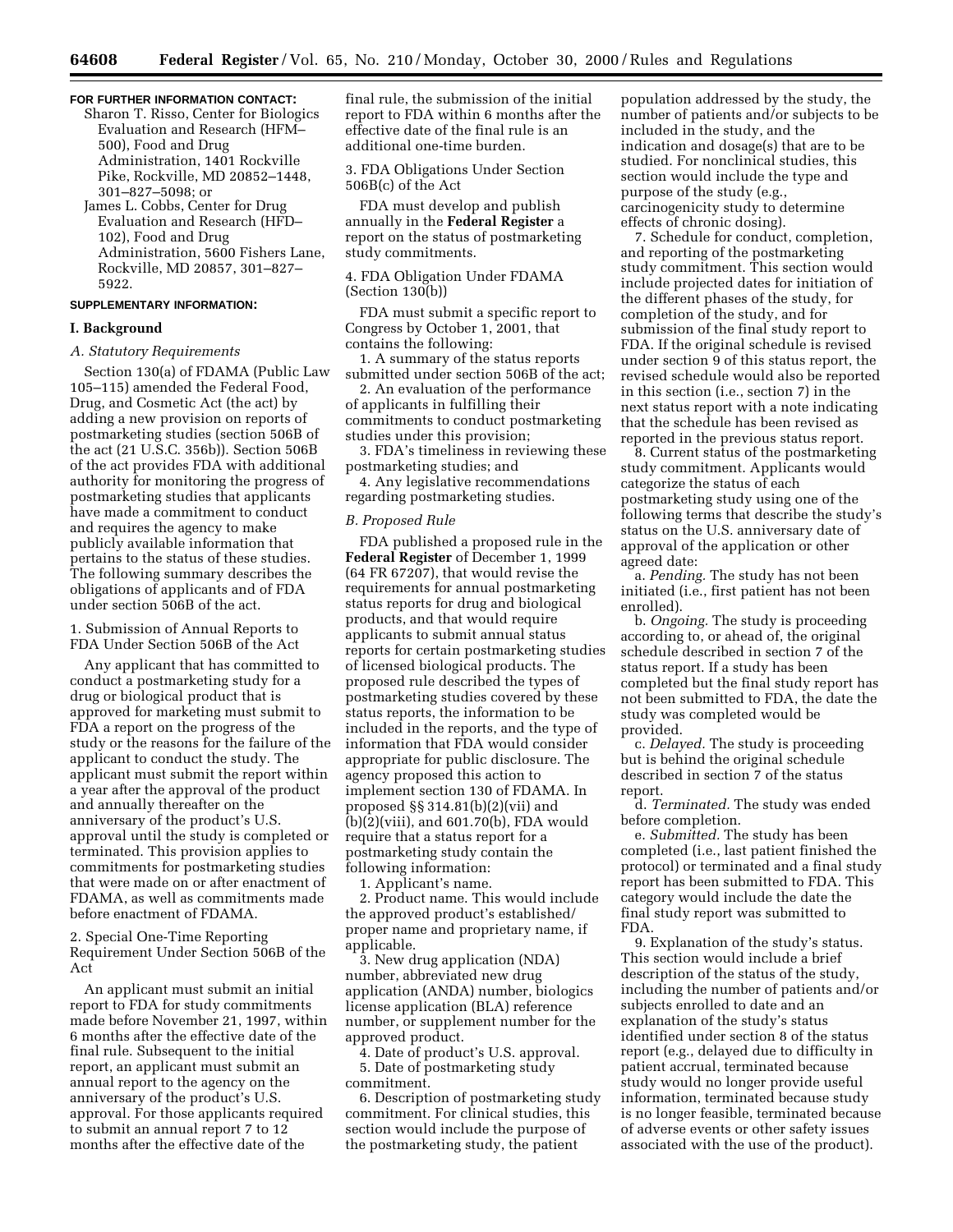If the schedule under section 7 of the status report has changed since the last annual report, this section would also include a revised schedule, as well as the reason(s) for the revision.

FDA invited the public to submit written comments on the proposed rule by February 14, 2000, and on the information collection provisions by January 3, 2000. Comments received have been considered and are discussed in section III of this document. No comments were received on the information collection provisions.

#### *C. Availability of Guidance*

To help applicants comply with the requirements of this final rule, the agency is developing a guidance for industry entitled ''Reports on the Status of Postmarketing Studies— Implementation of section 130 of the Food and Drug Administration Modernization Act of 1997.'' FDA intends to make a draft of this guidance available shortly after publication of this final rule.

### **II. Description of the Final Rule**

This final rule amends parts 314 and 601 (21 CFR parts 314 and 601) to revise the status reports section of postmarketing annual reports for drug and licensed biological products (§§ 314.81(b)(2)(vii) and 601.28). This final rule also amends part 601 to require applicants with licensed biological products to submit a separate annual report that describes the status of certain postmarketing studies (§ 601.70). The major provisions of the final rule are summarized below.

Under §§ 314.81(b)(2)(vii) and 601.70(a), the final rule defines postmarketing studies for which status reports must be submitted to FDA under section 506B of the act as those that concern: (1) Clinical safety; (2) clinical efficacy; (3) clinical pharmacology; and (4) nonclinical toxicology studies that are either required by FDA (e.g., accelerated approval clinical benefit studies, pediatric studies) or committed to by the applicant, in writing, at the time of approval of an application or a supplement or after approval of an application or supplement. FDA is including clinical safety and efficacy and clinical pharmacology studies within the scope of this rule because these types of studies provide the most relevant and useful additional information about the risks, benefits, and optimal use of an approved drug or licensed biological product. FDA also is including nonclinical toxicology studies within the scope of this rule, although such studies are not performed on human subjects, because they are

important to the further evaluation of the safety of a marketed drug or biological product. For the purpose of this rule, clinical safety and clinical efficacy studies include human epidemiological studies. Clinical pharmacology studies include pharmacokinetic and pharmacodynamic studies.

Under §§ 314.81(b)(2)(vii) and 601.70, the final rule requires applicants to provide status reports to FDA regarding the progress of the postmarketing studies described above. In addition, under § 314.81(b)(2)(viii), applicants with approved NDA's and ANDA's must provide status reports for any postmarketing study not reported under § 314.81(b)(2)(vii) (e.g., chemistry, manufacturing, controls, product stability). These include postmarketing studies performed by, or on behalf of, the applicant on its own initiative. Section 314.81(b)(2)(viii) does not represent a new reporting burden for applicants with approved NDA's or ANDA's because these applicants are currently required to provide status reports on postmarketing studies in annual reports. FDA is not requiring a similar reporting requirement for postmarketing studies of licensed biologicals in this rule. However, applicants with licensed biological products may voluntarily submit status reports to FDA for postmarketing studies that are not required to be reported under § 601.70.

The agency is committed to harmonizing its reporting requirements for drugs and biologics as much as possible. FDA considered amending its biologics regulations to require the submission of information in postmarketing annual reports currently submitted to the agency by applicants with approved NDA's and ANDA's under § 314.81(b)(2)(i) through (b)(2)(vi). FDA also considered combining postmarketing annual reports required under §§ 601.12(d), 601.28, and proposed 601.70 into a single annual report that would include additional information as required in § 314.81(b)(2)(i) through (b)(2)(vi). However, FDA has determined that requiring such additional information is beyond the scope of this rulemaking, and that it is appropriate, at this time, to harmonize only the drugs and biologics postmarketing annual reporting requirements as they relate to section 506B of the act.

#### **III. Comments on the Proposed Rule and FDA Responses**

FDA received seven comments on the proposed rule from representatives of pharmaceutical companies and

associations. While most comments agreed that the proposed rule appropriately implements section 130 of FDAMA, many comments expressed concern about what information should be included in the status reports and what information should be disclosed to the public.

A discussion of the comments on the proposed rule and the agency's responses follows.

#### *A. Status Reports*

(Comment 1) One comment claimed that the proposed content of status reports exceeds that necessary to determine, as stated in section 130 of FDAMA, ''the progress of the study or the reasons for the failure of the sponsor to conduct the study.'' The comment said that the agency turns the simple reporting requirement contemplated by FDAMA into a potentially complicated and burdensome exercise. For example, the comment noted that applicants must provide detailed information on a postmarketing study commitment regarding the purpose of the study, the patient population addressed by the study, the indication and dosage(s) that are to be studied, the projected dates for initiation of the different phases of the study and completion of the study, the status of patient accrual, as well as an explanation of the study's status (which would be categorized separately). The comment recommended that the proposed rule be revised to require applicants to simply identify a pertinent postmarketing study commitment and report on its status using a standardized description. The comment added that additional details regarding the postmarketing study commitment should be provided at the discretion of the applicant.

FDA has reviewed the proposed content for status reports and has decided to make several changes. In §§ 314.81(b)(2)(vii)(*a*)(*6*) and 601.70(b)(6), the agency is revising the requirements for the ''Description of postmarketing study commitment'' section of status reports to permit an applicant to determine the type of information that is necessary to identify a postmarketing study commitment. Instead of specifying the elements that would be required to be included in this section, the provision now provides examples of the type of information that applicants may choose to use to describe a postmarketing study commitment. This section, as revised, now reads:

The description must include sufficient information to uniquely describe the study. This information may include the purpose of the study, the type of study, the patient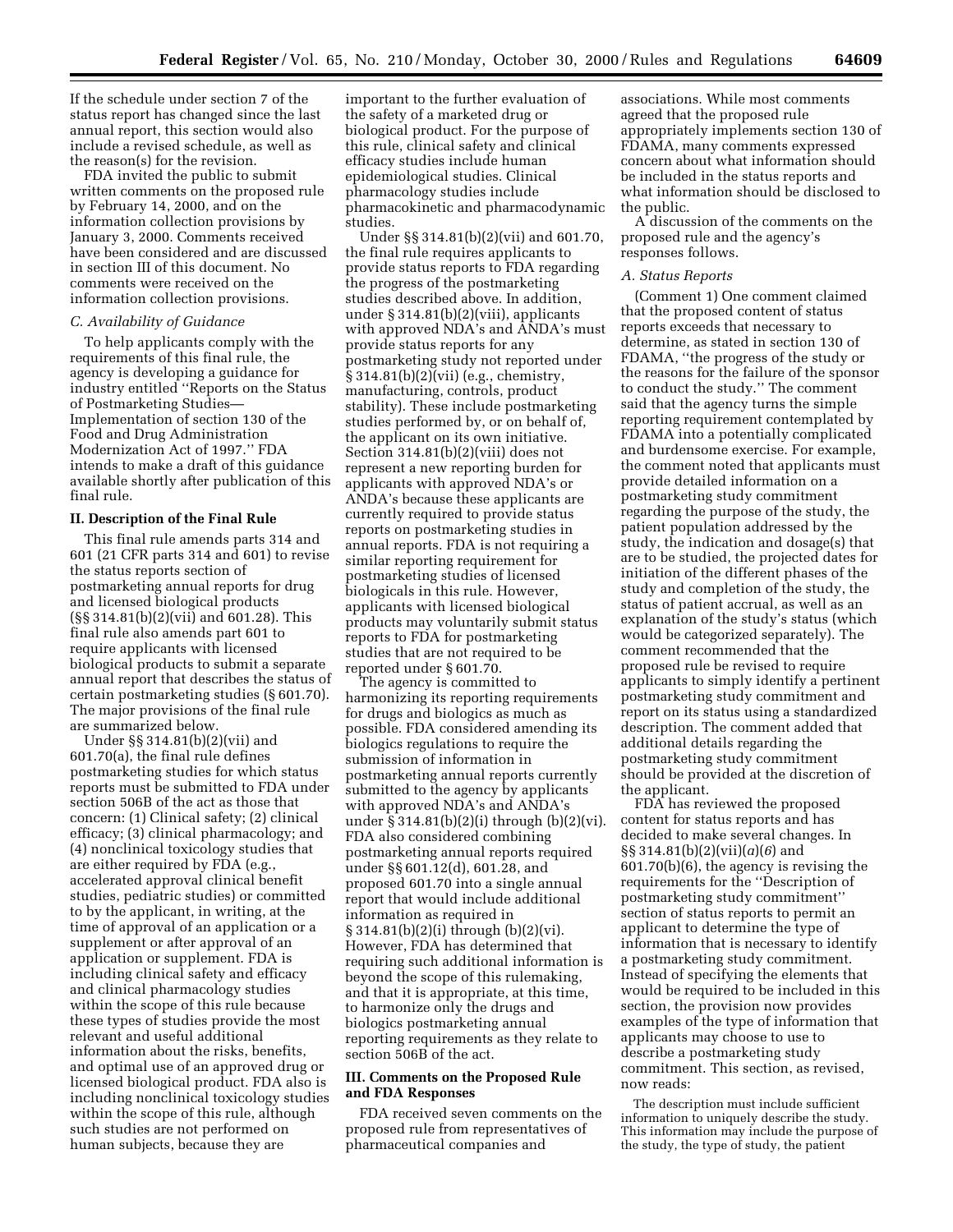population addressed by the study and the indication(s) and dosage(s) that are to be studied.

The list of examples does not contain ''the number of patients and/or subjects to be included in the study.'' However, an applicant is required to include patient accrual information (by providing the number of patients or subjects enrolled to date and the total planned enrollment) in the section requiring an explanation of the study's status.

The agency recognizes that the extent of information necessary to identify various postmarketing study commitments will vary. In most cases, it will be sufficient to use the language provided in the FDA document describing the postmarketing study commitment (e.g., action letter). In other cases, such as when multiple studies are required to fulfill a postmarketing study commitment, additional information is likely to be needed to describe each of the studies.

In §§ 314.81(b)(2)(vii)(*a*)(*7*) and 601.70(b)(*7*), the agency is revising the ''Schedule of conduct, completion and reporting of the postmarketing study commitment'' section of the status report to require inclusion of only the information that is most important in determining the progress of a study and to clarify that information. FDA is replacing the phrase ''projected dates for initiation of the different phases of the study'' with the phrase ''actual or projected dates for submission of the study protocol to FDA, completion of patient accrual or initiation of an animal study'' and adding ''any additional milestones or submissions for which projected dates were specified as part of the commitment.'' FDA recognizes study phases may vary depending on the type of study and the study design. Because information on some phases of a study may not be meaningful in establishing study progress, FDA is limiting the information for this section to the projected, or actual, dates for the submission of the study protocol to FDA; for completion of patient accrual into a clinical study or initiation of an animal study; for completion of the study; and for submission of the final study report to FDA. In addition, FDA recognizes that some study commitments include an agreement to report important intermediate timepoints or early study endpoints (e.g., evaluation of surrogate endpoints in a study also measuring clinical benefit). If a study commitment includes reporting at such intermediate timepoints, these timepoints should be included in the projected schedule submitted under

### §§ 314.81(b)(2)(vii)(*a*)(*7*) and 601.70(b)(7).

FDA is requiring that the schedule in this section include actual dates, if they represent milestones that have already been reached, in addition to projected dates. This is particularly appropriate for studies that were started before the effective date of this final rule and for which a particular aspect of the study has already been completed by the effective date. Actual dates are also appropriate if a particular aspect of the study (e.g., submission of study protocol) was completed prior to approval of the drug or agreement on the postmarketing commitment.

The agency is revising the section title ''Schedule for conduct, completion and reporting of the postmarketing study commitment'' by removing the word "conduct" from the section heading. FDA is making this revision because the word ''conduct'' is not necessary.

FDA is modifying the section ''Current status of the postmarketing study commitment'' at §§ 314.81(b)(2)(vii)(*a*)(*8*) and 601.70(b)(8), by removing from the paragraph ''Ongoing'' the requirement to include the date the study was completed, and removing from the paragraph ''Submitted'' the requirement to provide the date the final study report was submitted to FDA. These date requirements have been added to the section ''Explanation of the study's status'' at §§ 314.81(b)(2)(vii)(*a*)(*9*) and 601.70(b)(9) to consolidate under this section all information providing clarification of the status of individual studies. The paragraph ''Pending'' has been clarified to state that studies that have not been initiated will be categorized as delayed if the study is behind the original schedule for completion and reporting of the postmarketing commitment. FDA is modifying the paragraph ''Terminated'' to clarify that this category is to be used if a study has been terminated before completion, but a final study report has not yet been submitted to the agency.

FDA is requiring, as proposed, that annual status reports include the applicant's name, product name, application (NDA, ANDA, BLA, and supplement) number, date of postmarketing commitment, and the product approval date. However, in §§ 314.81(b)(2)(vii)(*a*)(*4*) and 601.70(b)(4), the agency is replacing the ''Date of product's U.S. approval'' section heading with the heading ''Date of U.S. approval of NDA, ANDA, or BLA.'' This change is being made to clarify identification of the postmarketing commitment because the product may be included in more than one application.

FDA is keeping all other sections of the status reports as proposed, because the agency believes that the information that is being requested in them is necessary to identify a postmarketing study commitment, to establish the progress of a postmarketing study commitment, or to identify the reasons for the failure of the applicant to conduct the study. The agency will use these status reports to review the progress of postmarketing study commitments and to meet its statutory reporting obligations (i.e., its report to Congress on this topic by October 1, 2001, and its annual report in the **Federal Register** on the status of postmarketing study commitments). FDA anticipates that preparation of a status report for a postmarketing study commitment will not be burdensome. Each status report should contain no more than one page of information that is readily available to the applicant.

(Comment 2) One comment said that much of the information required to be submitted in an NDA annual report under the proposed rule must already be submitted to an investigational new drug application (IND). The comment noted that the risk of duplicative reporting burdens is exacerbated by the fact that NDA and IND anniversary dates may differ and applicants may be required to collect and reconcile information for the same postmarketing studies twice a year. The comment recommended that FDA scale back the scope of the information required to be submitted to the NDA annual report and also permit applicants to reference pertinent sections of an IND and IND annual report in an NDA annual report.

FDA declines to permit applicants to reference their IND and IND annual reports in the status report section of NDA and BLA annual reports. Most of the information contained in these reports is different from the information submitted to the IND and is used by the agency for different purposes. FDA needs the information that is contained in a status report in the prescribed format to meet its statutory reporting obligations. FDA does not believe that preparation of status reports will be unduly burdensome for applicants, and the fact that no comments were submitted on the information collection provisions supports this conclusion.

#### *B. Public Disclosure of Information*

New §§ 314.81(b)(2)(vii)(*b*) and 601.70(e) require the agency to publicly disclose any information concerning a postmarketing study if the agency determines that the information is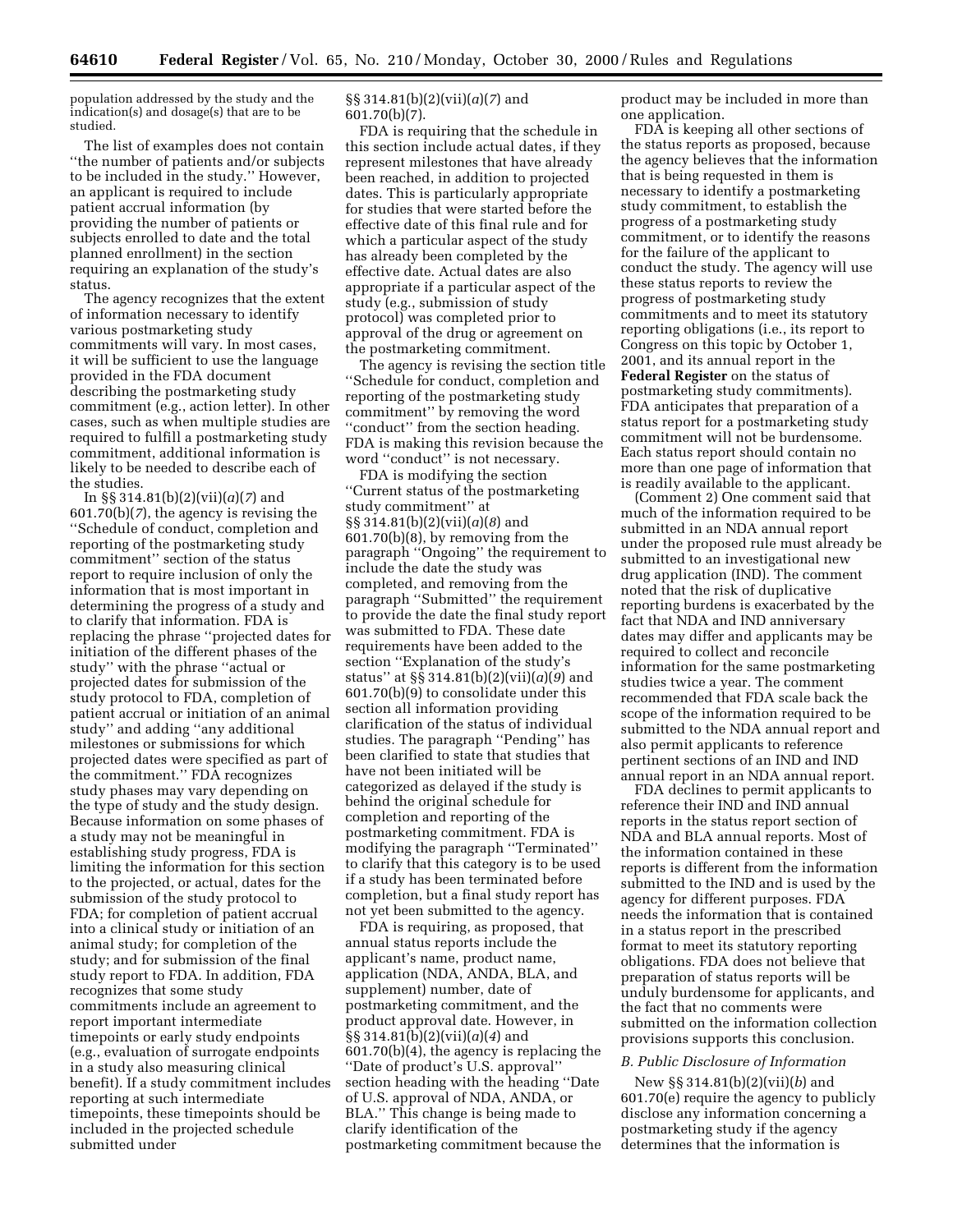necessary to identify the applicant or to establish the status of the study, including the reasons, if any, for failure to conduct, complete, and report the study. The proposal stated that information necessary to establish the status of a postmarketing study would include the study protocol, patient accrual rates, reports of unexpected suspected adverse drug reactions, and study results. The proposal also specified that FDA would not publicly disclose trade secrets, as defined in § 20.61 (21 CFR 20.61), or information, described in § 20.63 (21 CFR 20.63), the disclosure of which would constitute an unwarranted invasion of personal privacy.

(Comment 3) Three comments strongly objected to the public disclosure provisions of the proposed rule contending that such disclosure could potentially result in release of confidential and highly sensitive commercial information. One comment said that the ''proposed rule directly violates the limits set by FDAMA,'' when the proposed rule calls for the disclosure of the study protocol, patient accrual rates, reports of unexpected suspected adverse drug reactions, and study results. The comment claimed that the agency is incorrect when it asserts that this additional information is ''necessary to identify the applicant and to establish the status of a study.'' Another comment noted that there is an inconsistency in the content of the status reports section and the public disclosure sections of the proposed rule that needs clarification. The content of the status report section is limited to patient accrual and study status, whereas the public disclosure section states that the study protocol and study results will be made public.

The comments recommended that study protocols, reports of unexpected suspected adverse drug reactions, and results of the study not be publicly disclosed. One comment said that clinical protocols are highly proprietary in terms of design and analytical plan and that applicants should only be required to provide a general description of the study for public disclosure. Another comment said that with regard to disclosure of study results in an orphan drug exclusivity situation, the publication of detailed study results may allow competitors to strategically redesign clinical trials in an effort to nullify another company's market exclusivity. The comment also said that detailed knowledge of study results could also lead to potential disputes between competitors via negative advertising. The comment recommended that applicants only be

required to provide a brief summary of the study results for public disclosure. Another comment said that disclosure of study results represents bad science because it is generally not appropriate to ''peek'' at results from a study before its scheduled completion. Another comment said that annual public disclosure of all reports of unexpected adverse drug reactions are inappropriate for epidemiological studies because no scientifically-based conclusions can be drawn when safety reports are reviewed out of context of the study population and without regard to the appropriate controls. However, the comment noted that if any new association is established between a product and a previously unknown adverse reaction, such information should be made public. Another comment noted that if a study is delayed because of low patient accrual rates, despite legitimate efforts to enroll subjects, information posted on a website could negatively affect the company and its ability to complete the commitment.

FDA has considered these comments and agrees that disclosure of the study protocol, reports of unexpected suspected adverse drug reactions, and the results of studies reported under §§ 314.81(b)(2)(vii) and 601.70 are not necessary to achieve the purposes of the rule or section 130 of FDAMA. Section 130 of FDAMA requires the agency to publicly disclose information pertaining to status reports if that information is necessary to identify the applicant and to establish the status of a study, including the reasons, if any, for failure to conduct, complete, and report the study. FDA has, therefore, decided to remove the following sentence from proposed §§ 314.81(b)(2)(vii)(*b*) and 601.70(e): ''Information necessary to establish the status of a postmarketing study includes the study protocol, patient accrual rates, reports of unexpected suspected adverse drug reactions, and study results.''

For purposes of public disclosure, the agency intends to release information that establishes the status of a study and that is contained in §§ 314.81(b)(2)(vii)(*a*)(*1*) through (b)(2)(vii)(*a*)(*9*) and 601.70(b)(1) through (b)(9) of the final rule. These sections do not call for study results and FDA does not believe that any information provided by applicants in these sections of a status report would be considered confidential commercial information. However, even if an applicant considers certain information in these sections to be confidential commercial information, section 130(a) of FDAMA would authorize FDA to release such information if it were necessary to

identify the applicant or to establish the status of a study, including the reasons, if any, for failure to conduct, complete, and report the study. The agency has decided that a study protocol, study results, and reports of unexpected suspected adverse drug reactions are not information necessary to establish the status of the study. However, the agency expects to continue to receive study protocols and study results since that information is necessary for FDA to determine whether a study commitment has been satisfied. The agency also expects to continue to receive reports of unexpected suspected adverse drug reactions, which are required reports. Other laws, such as the Freedom of Information Act (FOIA), would determine whether the agency would release to the public study protocols, study results, and reports of unexpected suspected adverse drug reactions.

FDA believes that the number of patients who are enrolled in a postmarketing study is an important factor establishing the status of a study. Applicants would provide such information to FDA in status reports, and, under section 130 of FDAMA, patient accrual rates would be considered to be public information.

(Comment 4) One comment claimed that the proposed rule is contrary to FOIA and the Trade Secrets Act. The comment said that FOIA specifically exempts confidential commercial information from public disclosure under 5 U.S.C. 552(b)(4) (so-called ''FOIA Exemption 4'') and that the Trade Secrets Act makes it a crime for a Federal employee to disclose any information within the scope of FOIA Exemption 4, including confidential commercial information to the extent that the disclosure is not authorized by law (18 U.S.C. 1905). The comment further asserted that there is nothing in the legislative history of FDAMA to suggest that Congress intended to make public information that would otherwise be exempt from disclosure under FOIA, except to the very narrow extent necessary to identify a sponsor and establish the status of a study. The comment said that the only information that should be required to be disclosed should be basic information to identify the study and sponsor, and the standardized information on the status of a study (or, if applicable, a brief explanation of why a study was not conducted). The comment said that this is the only information that should be posted on FDA's website.

FDA disagrees with the comment because it does not believe that status reports would contain confidential commercial information. In any event,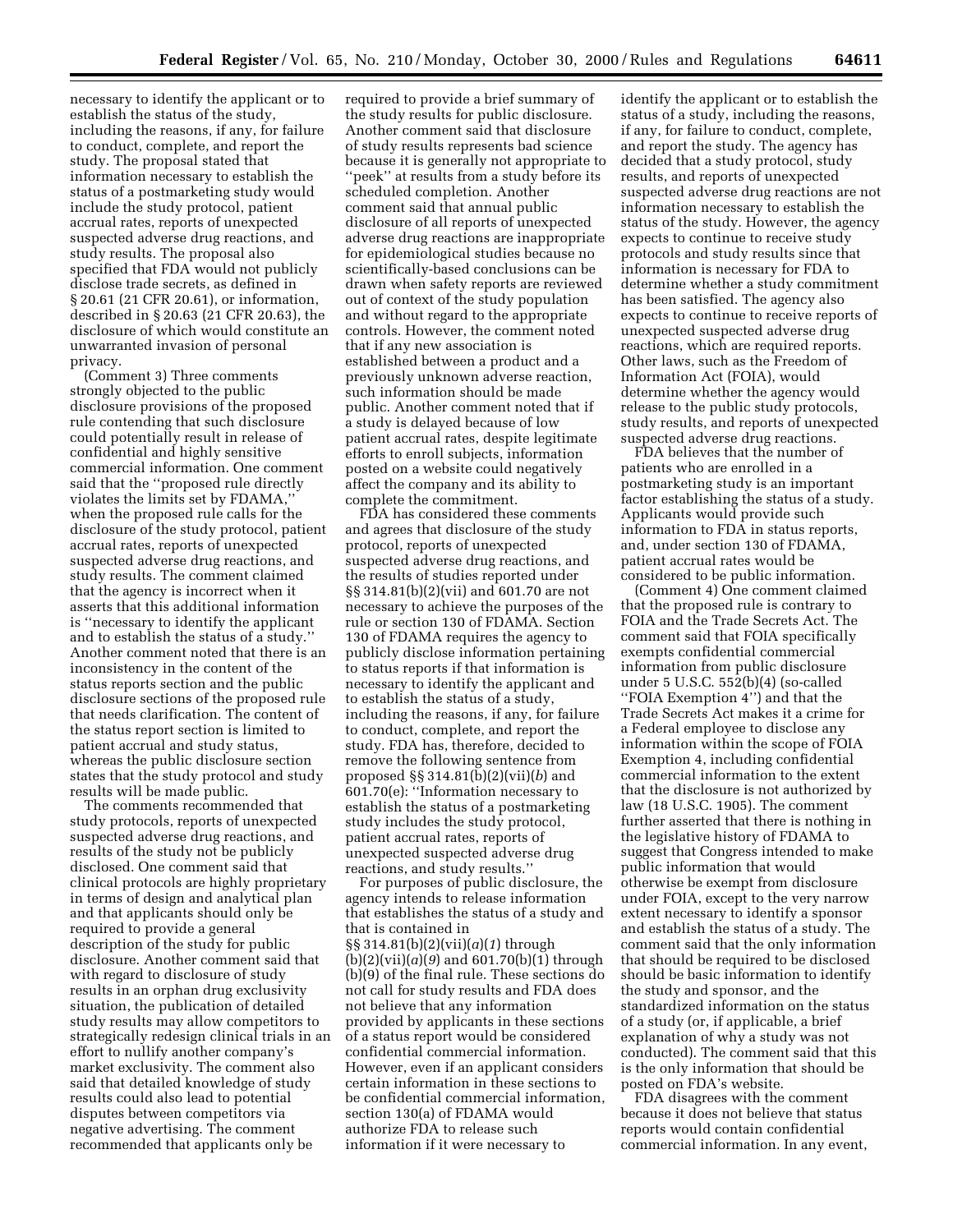section 130(a) of FDAMA requires the agency to disclose certain information from postmarketing study reports even if that information ordinarily would be considered confidential commercial information. Since section 130(a) of FDAMA requires disclosure, the disclosure would be authorized by law and not prohibited by the Trade Secrets Act. FDA will not disclose any information from postmarketing study reports that is considered a trade secret as defined in § 20.61(a) and section 301(j) of the act (21 U.S.C. 331(j)) or would constitute an unwarranted invasion of personal privacy as defined in § 20.63.

(Comment 5) Two comments wanted to know what information would be disclosed on FDA's website and what format would be used for this purpose. One of the comments asked if a company would have the opportunity to review information before it is posted on the website to ensure that confidential data are not disclosed. Another comment requested that an efficient procedure be established to identify the information that is disclosable. The comment said that applicants should be instructed to include a section in their postmarketing status reports that is specifically intended for public disclosure. The comment noted that this approach is consistent with that adopted recently by FDA for information provided by sponsors to advisory committees in connection with open advisory committee meetings. The comment also noted that if FDA disagrees with an applicant's designation of disclosable information, the agency could then consult with the applicant.

FDA intends to include information on its webpage that is provided to FDA by applicants in their status reports. In the proposed rule, FDA stated that the website will contain, at a minimum, the following information for each postmarketing study commitment: Name of the applicant, application number, product name, dosage form, product use category, type of study, commitment description, commitment date, projected study completion date, current status of commitment, applicant summary of status, annual report due date, and date annual report received. At this time, FDA intends to include this information on FDA's webpage, as well as the date the final study report is received by the agency. In the future, FDA may decide to add or remove types of information from the website or to revise the format. FDA intends to provide a suggested format for postmarketing reports and an example of what information will appear on the

agency website in the guidance the agency is developing or on which the agency will solicit public comment. (See section I.C of this document.)

With regard to the submission of a publicly releasable version of the status report by applicants, the agency will not require such submissions at this time. FDA is considering recommending, in guidance, that applicants include with their status reports a publicly releasable version of the report. This version of the status report would facilitate FDA's transmission of information to its website.

(Comment 6) One comment said that the agency needs to clarify that public disclosure does not apply to chemistry, manufacturing, and controls (CMC) studies. Another comment said that the agency needs to clarify that public disclosure does not apply to the log of outstanding regulatory business section of approved NDA annual reports.

The rule has been clarified to require the status of CMC studies that the applicant has agreed to conduct to be reported under § 314.81(b)(2)(viii). FDA would not publicly disclose in its annual **Federal Register** report or website information concerning postmarketing study commitments submitted in NDA annual reports under §§ 314.81(b)(2)(viii) and 314.81(b)(2)(ix). FDA intends to limit information in the annual **Federal Register** report and website to information submitted in status reports under §§ 314.81(b)(2)(vii) and 601.70.

### *C. Scope of Proposed Rule—FDAMA 130 Studies for Drug and Licensed Biological Products*

Annual reports submitted under § 314.81(b)(2) apply to human drug products with an approved NDA or ANDA. New § 601.70 applies to human licensed biological products that meet the definition of ''drug'' under the act; it would not apply to biological products that meet the definition of ''medical device'' under the act. Revised § 314.81(b)(2)(vii) and new § 601.70 require, under section 130 of FDAMA, status reports of postmarketing studies concerning clinical safety, clinical efficacy, clinical pharmacology, and nonclinical toxicology that are required by FDA (e.g., accelerated approval clinical benefit studies and pediatric studies) or that the applicant committed to conduct, in writing, either at the time of approval of an application for the drug product or licensed biological product or of a supplement to an application, or after approval of an application or a supplement.

(Comment 7) One comment requested that reporting on the status of

nonclinical studies (e.g., preclinical) be made optional for § 601.70.

FDA disagrees with the comment. The agency is requiring that information be provided for postmarketing nonclinical toxicology studies because of their significance in assessing the safety of drug and licensed biological products.

(Comment 8) One comment said that FDA should set some reasonable limit on how far back in time it will require applicants to report on studies that they committed to conduct years before enactment of section 130 of FDAMA but that still remain open. The comment suggested that the agency could remove the status report requirement for a study commitment that was entered into more than 3 years ago.

FDA disagrees with the comment. Section 130 of FDAMA requires that the status of postmarketing study commitments, whether entered into before or after the date of enactment of FDAMA, be reported to FDA annually until the commitment is completed or terminated. Many clinical studies take several years to complete. Studies that applicants committed to conduct several years ago are only now coming to completion and will yield important information about the safety and effective use of the drug or biological product. The agency will monitor an applicant's submission of status reports under §§ 314.81(b)(2)(vii) and 601.70 for any postmarketing study commitment that the agency has formally tracked in agency postmarketing commitment data bases.

## *D. Scope of Proposed Rule—Other Studies for Drug Products*

In  $§$  314.81(b)(2)(viii), FDA proposed to require that status reports be submitted for any postmarketing study not included under § 314.81(b)(2)(vii) that is being performed by, or on behalf of, the applicant. The applicant was to provide the information prescribed under § 314.81(b)(2)(vii) for each of the postmarketing studies subject to reporting.

(Comment 9) Three comments requested that the agency remove this section from the regulations because section 130 of FDAMA only requires status reports for studies that a company has committed to FDA to perform. One of the comments said that, as an alternative, the agency could limit the studies in this section to those which the applicant committed to FDA that it would conduct.

FDA disagrees with the comment. The agency currently requires that the status of any postmarketing studies performed by, or on behalf of, the applicant be provided in NDA annual reports and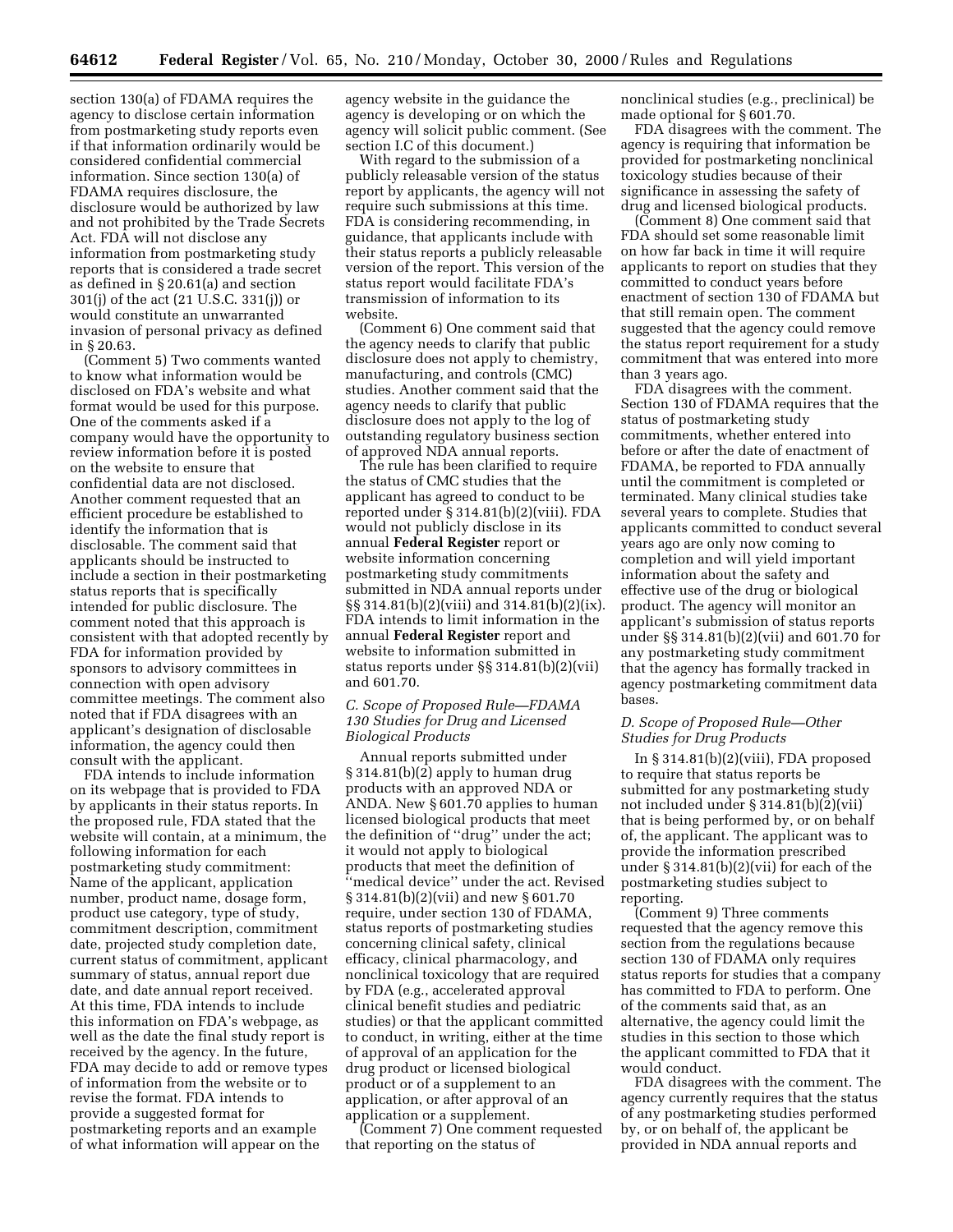FDA will continue to require status reports for these studies. It was not the intent of this rule, however, to expand current reporting requirements for postmarketing studies reported under § 314.81(b)(2)(viii). In considering the comments received, FDA has decided that it is not necessary to prescribe the content and format for status reports under  $\S 314.81(b)(2)(viii)$  and has removed this requirement. Section 314.81(b)(2)(viii) and (b)(2)(ix) are retained in this rule due to the reorganization of  $\S 314.81(b)(2)(vii)$ .

(Comment 10) Two comments requested that CMC studies be exempt from inclusion in proposed § 314.81(b)(2)(viii) because there is no purpose in providing such information in this section. One comment said that even though current § 314.81(b)(2)(vii) requires status reports for ''any'' postmarketing study, existing regulation and guidance have previously established a more narrow definition of the CMC reporting requirement. The comment explained that current § 314.81(b)(2)(iv) states that reports for CMC changes are only required for new information that may affect FDA's previous conclusions about the safety or effectiveness of the drug product and that the guidance for industry on ''Format and Content for the CMC section of an Annual Report'' specifies only the need to include stability data under current § 314.81(b)(2)(vii). The comment recommended that CMC study information be provided under current § 314.81(b)(2)(iv) so that all the information pertinent to the chemistry review would be consolidated into a single section. Another comment said that reporting the status of CMC studies is not pertinent and repeating this information under proposed § 314.81(b)(2)(viii) is redundant and unnecessary.

FDA disagrees in part with this comment. Section 314.81(b)(2)(vii) currently requires reporting of any postmarketing study. FDA's current guidance for industry states that data accumulated from ongoing stability studies should be included in § 314.81(b)(2)(vii). Therefore, it is clear from existing regulations and guidance that stability studies are to be reported under existing § 314.81(b)(2)(vii) (now § 314.81(b)(2)(viii) of the rule). These reports provide FDA with valuable information regarding the safety and efficacy of products, and FDA has decided to retain this requirement in the final rule. However, FDA has decided to modify § 314.81(b)(2)(viii) to clarify the reporting requirements for CMC studies. FDA will maintain a requirement for reporting data from all ongoing product

stability studies including those that are being conducted without a postmarketing study commitment, (e.g., annual stability assessment performed in conformance with 21 CFR 211.166). For other types of CMC studies, FDA is revising § 314.81(b)(2)(viii) to require a status report for only those studies which the applicant has agreed to perform. This section now reads as follows:

*Status of other postmarketing studies.* A status report of any postmarketing study not included under paragraph (b)(2)(vii) of this section that is being performed by, or on behalf of, the applicant. A status report is to be included for any chemistry, manufacturing, and controls studies that the applicant has agreed to perform and for all product stability studies.

Information from other CMC studies, experiences, investigations, or tests that are not stability studies or the subject of a specific commitment but that provide new information that may affect FDA's previous decisions about product safety and efficacy will continue to be reported under § 314.81(b)(2)(iv).

#### *E. Fulfillment of Commitments*

FDA proposed at §§ 314.81(b)(2)(vii) and 601.70(b) that the status of postmarketing studies be submitted to the agency annually until FDA notifies the applicant, in writing, that the agency concurs with the applicant's determination that the study commitment has been fulfilled or that the study is either no longer feasible or would no longer provide useful information.

(Comment 11) Three comments requested that FDA specify the timeframe for agency review of a final study report and for notifying the applicant whether or not the postmarketing study commitment has been fulfilled or that a commitment is either no longer feasible to fulfill or would no longer provide useful information. One of the comments suggested a 90-day timeframe and another comment suggested a 60-day timeframe.

In general, FDA expects that final study reports for postmarketing study commitments will be submitted to the agency with a supplemental application to modify a product's labeling when the studies support such a change. When they are submitted in support of a supplement, FDA will review the submission under established review times for supplements. (For Prescription Drug User Fee Act (PDUFA) products, see letters from Secretary of Health and Human Services to the Chairman of the Committee on Commerce of the House

of Representatives (143 Congressional Record H10886, November 13, 1997), and the Chairman of the Committee on Labor and Human Resources of the Senate (143 Congressional Record S12653, November 13, 1997)). If no supplemental application is submitted or a supplement is submitted for a product not covered by PDUFA, FDA will generally review the final study report and notify the applicant in writing within 1 year of receipt of the report regarding whether it considers the commitment to have been met.

(Comment 12) One comment said that the requirement to continue to submit status reports on terminated postmarketing studies until FDA considers that the study commitments have been fulfilled is too vague. The comment requested clarification of the criteria that the agency would use to deem a study fulfilled.

FDA will review final study reports and determine whether or not the study met the objectives of the commitment. Whether or not the objectives have been met will have to be determined on a case-by-case basis because of the variety of postmarketing study commitments. Once FDA completes its review of the final study report, it will notify the applicant, in writing, of the agency's conclusion. An applicant would be required to submit annual status reports to FDA until it receives written notification that the agency concludes that: (1) The study commitment has been met, or (2) the study is either no longer feasible or would no longer provide useful information.

FDA may conclude that the study is no longer feasible but that the commitment's objectives remain important and can be addressed through a study of modified design. In this case, the original study may be terminated with no further reporting once a new postmarketing study commitment and schedule are agreed upon.

FDA may conclude that even though a study was completed, it failed to meet the commitment objectives; or an applicant may terminate a study that FDA subsequently determines is feasible and would yield useful information. In these cases, the agency may ask the applicant to undertake another study to fulfill its commitment.

(Comment 13) One comment said that FDA's confirmation in writing that a study commitment has been fulfilled could reasonably be accommodated through addition of a suitable field in the Form FDA 2252 (Transmittal of Periodic Reports for Drugs for Human Use), which would be completed by FDA at the time that receipt of the annual report is acknowledged. From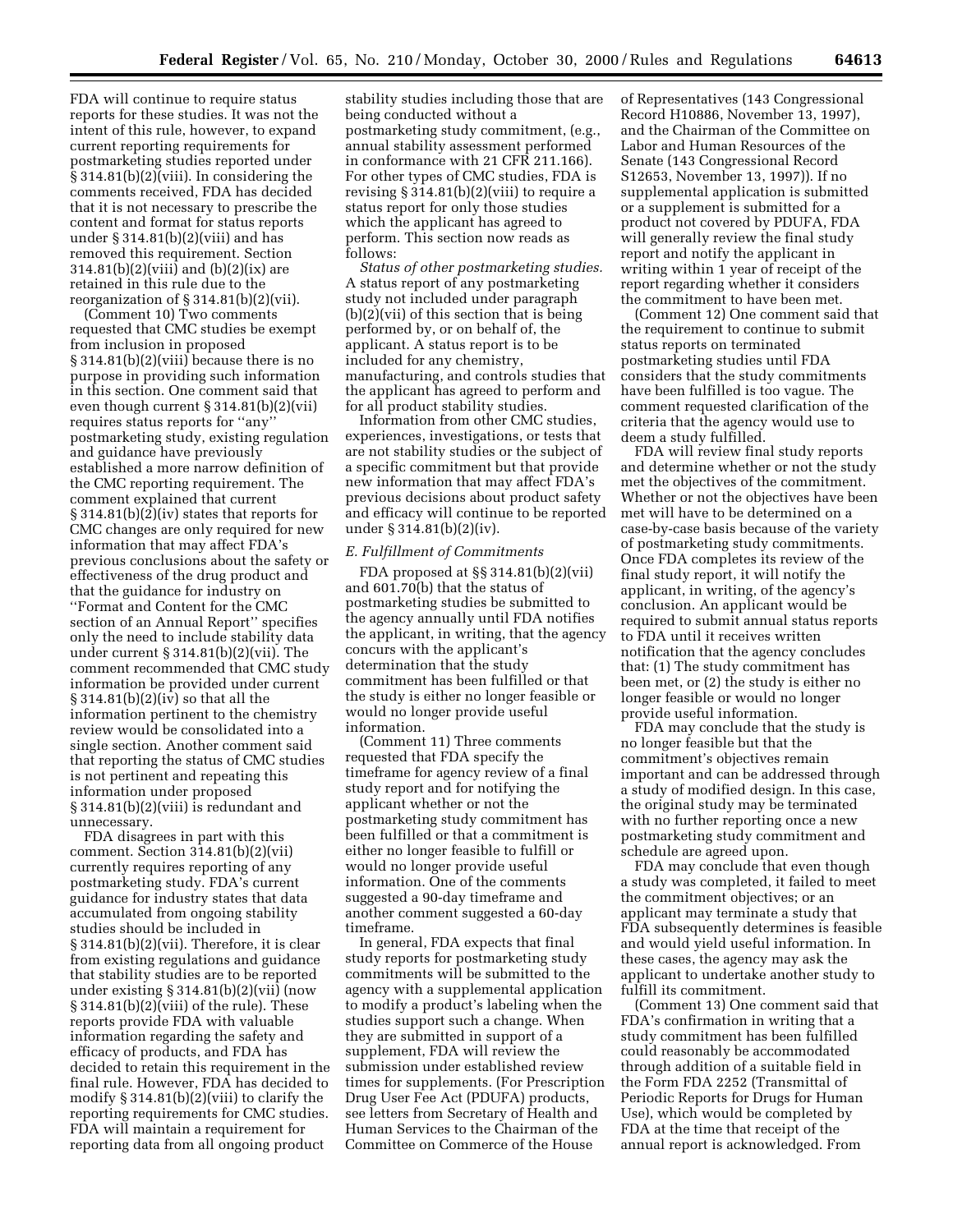that point on, the comment said that the status of the postmarketing commitment should be tracked under outstanding regulatory business. The comment noted that this suggestion, intended to reduce the administrative burden on FDA of acknowledging receipt of final study reports, would not remove the need for FDA to confirm in writing that they have evaluated the study report and concur with the applicant's conclusions or proposed action (e.g., submission and approval of a labeling supplement to accommodate study results).

FDA disagrees with this suggestion. The agency will not acknowledge that the postmarketing study commitment has been fulfilled until it has reviewed the final study report and concurs that the commitment has been met. Applicants found to have fulfilled their commitments will be notified in writing. In addition, this information will be acknowledged in the agency's data bases and website.

#### *F. Annual Report Submission Date*

Current § 314.81(b)(2) requires that an applicant submit an annual report each year within 60 days of the anniversary date of U.S. approval of the application. FDA proposed to require the same submission times at § 601.70(c) for annual progress reports of postmarketing study commitments entered into by applicants with licensed biological products.

(Comment 14) One comment said that, for postmarketing studies that are already underway and for which annual reports are already provided, applicants should be permitted to continue to use the annual reporting cycles that are already established. The comment noted that it submits annual reports based on the anniversary date of the study initiation rather than the anniversary date of U.S. approval.

Current  $\S 3\overline{14}.81(b)(2)$  requires that NDA annual reports be submitted to the agency within 60 days of the anniversary date of approval of the application. FDA will continue to require that NDA annual reports be submitted within the same timeframe. Applicants would not be permitted to submit NDA or BLA annual reports based on the anniversary date of a study's initiation.

Many drug and licensed biological products have multiple postmarketing studies underway that were initiated on different dates. The submission of annual reports based on the date of study initiation would result in multiple reports in any given year, thereby unnecessarily increasing an applicant's reporting burden and complicating FDA's tracking and review of

postmarketing study commitment reports. It is FDA's intent to minimize the reporting burden on industry by requiring only a single annual report for any NDA, ANDA, or BLA product. This single report allows applicants to submit status information on all studies and allows FDA reviewers to review and evaluate at one time the progress of all studies, some of which may be related.

## *G. Implementation Scheme—Effective Dates*

FDA proposed that any final rule that may issue based on the proposed rule become effective 90 days after its date of publication in the **Federal Register**. Applicants that have entered into a commitment prior to November 21, 1997, to conduct a postmarketing study under proposed § 314.81(b)(2)(vii) or § 601.70 would be required, as mandated by FDAMA, to submit an initial report to FDA within 6 months after the effective date of any final rule that issued based on the proposed rule.

(Comment 15) One comment requested that FDA provide that the effective date of any final rule be 120 days after the date of publication of the rule in the **Federal Register**. The comment noted that, with the proposed 90-day effective date, an applicant could be required to submit an initial report 5 months following publication of the final rule, depending on the anniversary date of their products. The comment claimed that the 90-day effective date is not consistent with section 130 of FDAMA which indicates that applicants should have 6 months following the issuance of final regulations to submit initial reports on postmarketing study commitments. The comment recommended that the effective date be modified to ensure that all applicants will have at least 6 months to file reports under the new requirements.

FDA does not believe that section 130 of FDAMA requires the agency to give a period of 6 months after issuing a final rule for applicants to prepare a postmarketing study status report. Rather, section 130(a) of FDAMA requires all applicants, regardless of the anniversary date of the approval of their drug, to submit status information for postmarketing study commitments made prior to November 21, 1997, within 6 months of the final rule's issuance. This timely submission of information is necessary to allow FDA to meet its reporting obligation in providing Congress with an evaluation of industry's performance in meeting postmarketing commitment obligations and FDA's performance in reviewing those postmarketing study reports.

However, FDA has considered the comment and is revising the effective date to 120 days after the date of publication of the rule in the **Federal Register**. Although FDA anticipates the information required to complete an inital report on the progress of postmarketing studies is readily available to the applicant, the agency understands that some applicants may have a greater reporting burden than other applicants due to a larger number of postmarketing commitments. Revision of the effective date will give all applicants a minimum of 4 months to prepare an initial report on their postmarketing commitments. If an applicant chooses to submit the report up to 60 days after the anniversary date of the approval of the drug, the applicant will have 6 months in which to file an initial report.

Once the rule goes into effect, annual reports due on or after the effective date must meet the format and content requirements of this final rule. An applicant who has annual reports due on or after August 27, 2001, will be required to submit a special 6-month report for all commitments made prior to November 21, 1997. This one-time additional report is required if:

(1) The drug or biological product was approved before November 21, 1997;

(2) Postmarketing study commitments were made before November 21, 1997; and

(3) The next annual report is not due until August 27, 2001, or later.

(Comment 16) One comment requested that FDA remove the requirement to submit a separate initial report within 6 months of the effective date of the final rule for pre-FDAMA commitments. The comment asserted that these reports would contain data from a time interval of less than 1 year and that significant resources would be required to prepare such a report as well as for FDA to review the report, which, due to the limited data, would be of minimal value. Another comment said that there is little value in requiring submission of these separate reports and that the requirement should be fulfilled in the next annual report due for each product. The comment claimed that this would also be more compatible with collation and publication of the planned Annual Federal Register Report.

FDA does not accept this suggestion. Section 130(a) of FDAMA requires that an initial report on the progress of postmarketing commitments made prior to November 21, 1997, be submitted to FDA within 6 months of the agency issuing a final rule. Although some information on postmarketing studies may be included in annual reports for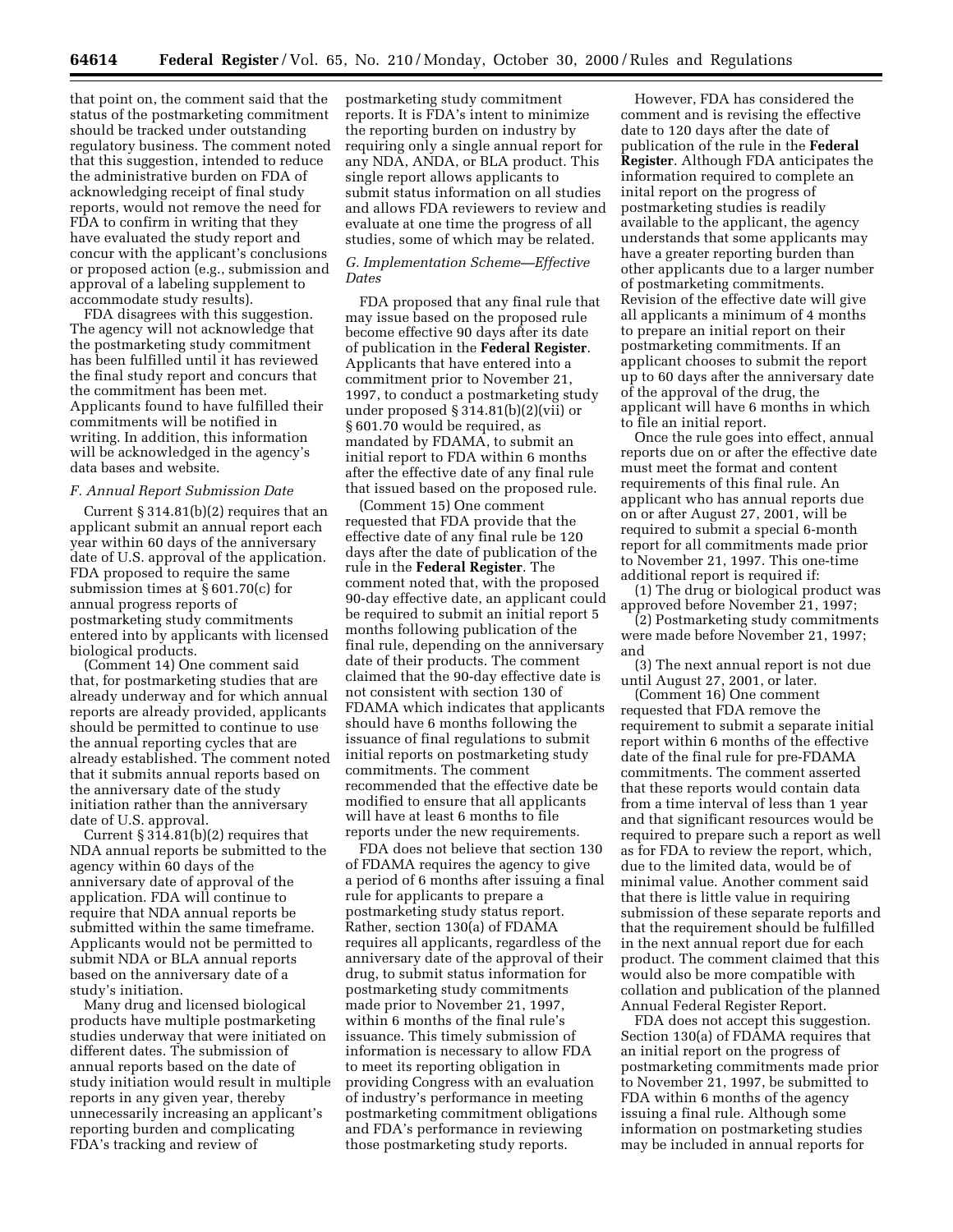new drugs submitted before the effective date of the final rule, these reports may not include all information necessary for FDA to evaluate a study's progress. Also, applicants of approved biological products may not have previously submitted study status information. FDA acknowledges that the special 6 month report may contain limited new data. However, the submission of that data, in the format required by §§ 314.81(b)(2)(vii) and 601.70(b), is necessary to allow FDA to respond in a timely manner to Congress as required in section 130(b) of FDAMA. Therefore, FDA maintains this one-time reporting requirement.

### **IV. Environmental Impact**

The agency has determined under 21 CFR 25.30(h) that this action is of a type that does not individually or cumulatively have a significant effect on the human environment. Therefore, neither an environmental assessment nor an environmental impact statement is required.

### **V. Analysis of Impacts**

FDA has examined the impact of this final rule under Executive Order 12866 and the Regulatory Flexibility Act (5 U.S.C. 601–612) (as amended by subtitle D of the Small Business Regulatory Fairness Act of 1966 (Public Law 104– 121)), and the Unfunded Mandates Reform Act of 1995 (Public Law 104–4). Executive Order 12866 directs agencies to assess all costs and benefits of available regulatory alternatives and, when regulation is necessary, to select regulatory approaches that maximize net benefits (including potential economic, environmental, public health and safety, and other advantages; distributive impacts; and equity). The Regulatory Flexibility Act requires agencies to analyze whether a rule may have a significant impact on a substantial number of small entities and, if it does, to analyze regulatory options that would minimize the impact. Section 202 of the Unfunded Mandates Reform Act requires that agencies prepare a written statement of anticipated costs and benefits and before proposing any rule that may result in an expenditure by State, local, and tribal governments, in the aggregate, or by the private sector of \$100 million (adjusted annually for inflation) in any one year.

The agency has determined that the final rule is not a significant action as defined in the Unfunded Mandates Reform Act, and will not have an effect on the economy that exceeds \$100 million in any one year. The analysis below details FDA's estimate of the

potential cost and the potential benefit of the rule. Based on FDA's analysis using available data, the agency does not anticipate that the rule will result in a significant impact on a substantial number of small entities.

#### *A. Nature of Impact*

Currently, applicants holding approved NDA's or ANDA's are required to submit annual reports to the agency that include information on the current status of any postmarketing studies of the drug product performed by, or on the behalf of, the applicant. Although the final rule prescribes the format for the required information, this requirement would add no new economic burden for the majority of NDA and ANDA applicants. About half of the applicants holding approved NDA's or ANDA's with outstanding postmarketing study commitments made prior to the enactment of FDAMA may incur a small cost the first year, if their annual report is due within the last 6 months after the effective date of issuance of the final rule and they must submit one initial report within the first 6 months after the effective date. FDA estimates that: (1) There will be approximately 116 such reports submitted; (2) each report will report on two postmarketing studies, on average; and (3) each report will require about 16 hours (or 8 hours per study) to complete. Assuming an average wage rate of \$35 per hour, the estimated, onetime cost of this provision is \$64,960.

Applicants with licensed biological products are currently required to submit information on postmarketing studies in pediatric populations in annual reports to the agency. These applicants will incur additional costs to comply with the requirements in this final rule. The agency estimates that about 33 applicants will submit postmarketing status reports (reporting on two postmarketing studies, on average) on approximately 43 approved BLA's annually. As the reporting requirements are not extensive and the information is readily accessible to the applicant, FDA estimates that establishments will require about 16 hours to complete the required information for each report (or 8 hours for each study). Assuming an average wage rate of \$35 per hour, the estimated incremental cost of the annual reporting requirement will be \$560 per report, for an industry total of \$24,080 per year. As with applicants holding NDA's or ANDA's, a few applicants with licensed biological products with outstanding postmarketing study commitments may also incur an additional, one-time cost because they must submit their initial

report within the first 6 months after the effective date of the final rule and an annual report within the last 6 months of the year. FDA estimates there will be approximately seven such reports, for a total one-time cost of about \$4,000.

#### *B. Small Business Impacts*

The requirements in this final rule will not have a significant economic impact on a substantial number of small entities. The agency neither expects the final rule to result in an increased number of completed postmarketing studies nor believes that applicants will incur significantly increased costs from completing studies earlier than intended, as a result of the reporting, tracking, and disclosure activities implemented by the agency. Because affected applicants holding NDA's and ANDA's must currently submit annual reports to the agency, they already have procedures in place to monitor their postmarketing studies. The additional reporting requirement for applicants holding approved BLA's and the reformatting of the annual reports for applicants holding NDA's and ANDA's would be minimal. To simplify the reporting requirement further, however, the agency will publish a guidance for industry to aid applicants in preparing reports in the proper format (see section I.C of this document).

#### *C. Federalism*

FDA has analyzed this final rule in accordance with the principles set forth in Executive Order 13132. FDA has determined that the rule does not contain policies that have substantial direct effects on the States, on the relationship between the National Government and the States, or on the distribution of power and responsibilities among the various levels of government. Accordingly, the agency has concluded that the rule does not contain policies that have federalism implications as defined in the order and, consequently, a federalism summary impact statement is not required.

### **VI. The Paperwork Reduction Act of 1995**

This final rule contains information collection provisions that were reviewed by the Office of Management and Budget (OMB) under the Paperwork Reduction Act of 1995 (the PRA) (44 U.S.C. 3501–3520), and that FDA invited the public to send comments to OMB. No comments were received by OMB on these provisions. A description of these provisions is shown below with an estimate of the annual reporting burden. Included in the estimate is the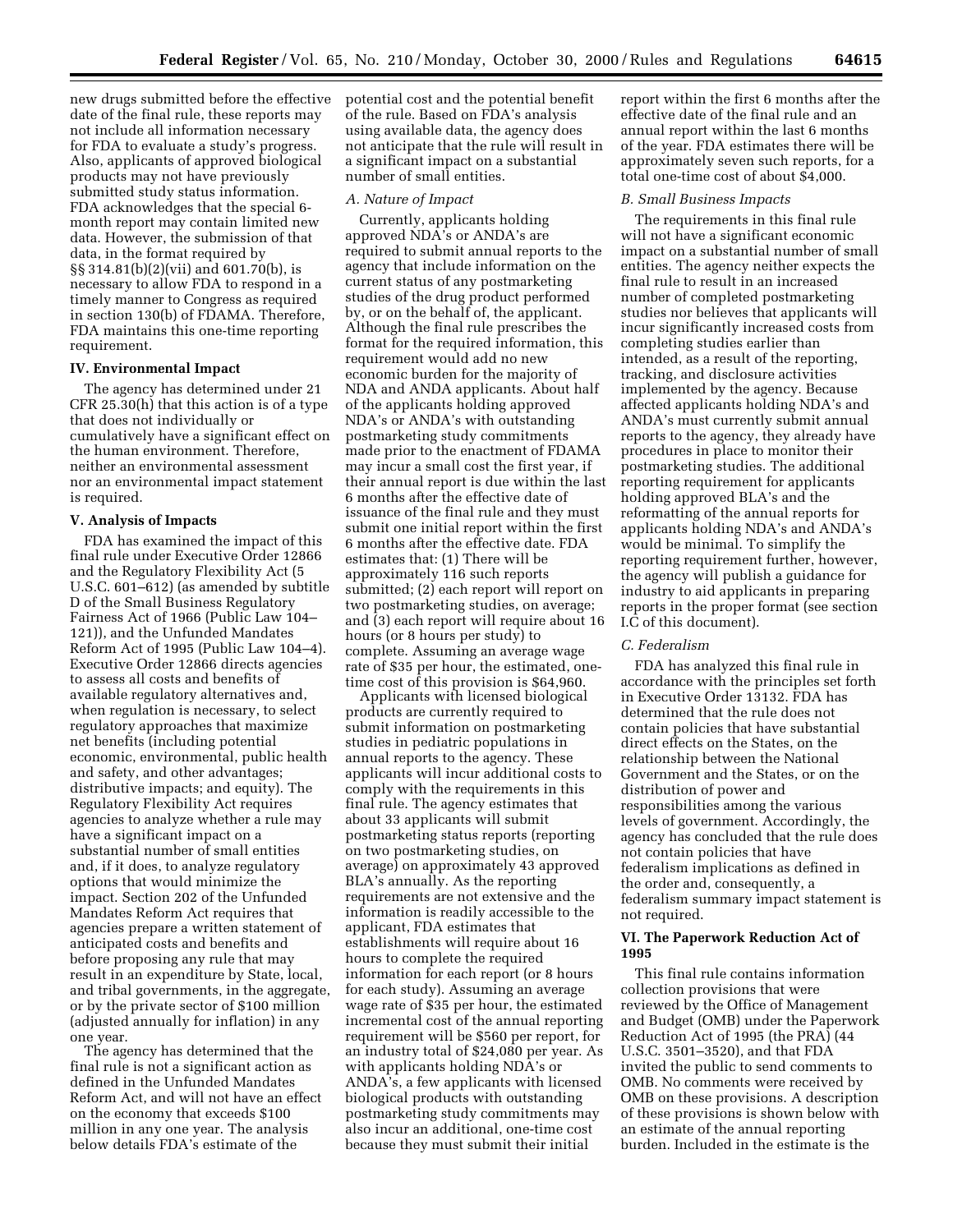time for reviewing the instructions, searching existing data sources, gathering and maintaining the data needed, and completing and reviewing each collection of information.

*Title:* Reporting the Status of Postmarketing Studies for Approved Human Drugs and Licensed Biological Products.

*Description:* Section 506B of the act provides FDA with additional authority for monitoring the progress of postmarketing studies that companies have made a commitment to conduct and also requires the agency to make the status of these studies publicly available.

Under section 506B(a) of the act, applicants that have committed to conduct a postmarketing study for an approved human drug or biological product must submit to FDA a report of the progress of the study or the reasons for the failure of the applicant to conduct the study. This report must be submitted within 1 year after the U.S. approval of the application and then annually until the study is completed or terminated. Under §§ 314.81(b)(2)(vii) and 601.70(b), information submitted in a status report would be limited to that which is needed to sufficiently identify each applicant that has committed to conduct a postmarketing study, the status of the study that is being reported, and the reasons, if any, for the applicant's failure to conduct, complete, and report the study.

Currently under § 314.81(b)(2), applicants holding an NDA or an ANDA must submit status reports on postmarketing studies for the approved human drug product as part of an annual report to FDA. The agency is amending § 314.81(b)(2)(vii) to specify information that must be included in status reports submitted under section 506B of the act (studies of clinical safety, clinical efficacy, clinical pharmacology, and nonclinical toxicology that are required by FDA or that an applicant commits, in writing, to conduct either at the time of approval of an application or a supplement to an application or after approval of an application or supplement). New § 314.81(b)(2)(viii) of the final rule requires status information on any postmarketing study commitments not reported under paragraph (b)(2)(vii) that are being performed by, or on behalf of, the applicant; and paragraph (b)(2)(ix) permits the applicant to list any open

regulatory business with FDA concerning the drug product subject to the application. For licensed biological products, FDA is requiring applicants under § 601.70 to submit postmarketing status reports for studies of clinical safety, clinical efficacy, clinical pharmacology, and nonclinical toxicology that are required by FDA or that an applicant of a BLA commits to conduct, in writing, at the time of approval of an application or a supplement to an application or after approval of an application or a supplement. FDA is revising § 601.28(c) to require that the status of postmarketing pediatric studies described in new § 601.70 be reported under § 601.70 rather than § 601.28. This final rule is intended to provide FDA with specific procedures for monitoring the progress of postmarketing studies that companies have made a commitment, in writing, to conduct and also to permit the agency to make the status of these studies publicly available.

*Description of Respondents:* Applicants holding approved applications for human drugs and biological products that have committed to conduct postmarketing studies.

As required by section 3506(c)(2)(B) of the PRA, FDA provided an opportunity for public comment on the information collection requirements of the proposed rule (64 FR 67207). In accordance with the PRA, OMB reserved approval of the information collection burden in the proposed rule stating ''FDA shall assess comments received regarding information collection requirements contained in the proposed rule. These comments shall be addressed in the preamble to the final rule.'' No letters of comment on the information collection requirements were submitted to OMB.

Under current § 314.81(b)(2), applicants with approved NDA's and ANDA's for human drugs are required to submit to the agency two copies of the annual reports that must include information on the current status of any postmarketing study (OMB control No. 0910–0001).

New § 314.81(b)(2)(vii) expressly requires status information to be provided in a specific format as part of the status reports of postmarketing study commitments (clinical safety, clinical efficacy, clinical pharmacology, and nonclinical toxicology), a subpart of

the annual report. Based on past experience, the agency estimates that each applicant holding an approved NDA or ANDA would expend an additional 8 hours to reformat the annual report. This is a one-time burden required under new § 314.81(b)(2)(vii). Based on the number of drug applicants in past years who have committed to conduct postmarketing studies, the agency estimates that this provision would apply to approximately 183 applicants and approximately 462 postmarketing studies.

Based upon information obtained from the Center for Biologics Evaluation and Research's computerized application and license tracking data base, the agency estimates that approximately 33 applicants with 43 approved BLA's have committed to conduct approximately 86 postmarketing studies (clinical safety, clinical efficacy, clinical pharmacology, and nonclinical toxicology) and would be required to submit an annual progress report on those postmarketing studies under § 601.70. Section 601.70 requires postmarketing studies status reports for the first time for all biological products. Previously, status reports were required only for postmarketing studies in pediatric populations. Based on past experience with reporting under § 314.81(b)(2), the agency estimates that approximately 8 hours annually are required for an applicant to gather, complete, and submit the appropriate information for each study (approximately two studies per report). Included in these 8 hours is the time necessary to initially format the status report.

Applicants holding NDA's, ANDA's, and BLA's whose anniversary date of U.S. approval of the application falls within the latter half of the year after the effective date of this final rule are required under section 506B of the act to submit an initial report to FDA for postmarketing studies committed to be conducted prior to November 21, 1997, within 6 months after the effective date of the final rule in addition to the reports required by the final rule. This information collection is a statutory requirement for which the final rule adds no additional burden other than prescribing the format. The burden of setting up the format is calculated under §§ 314.81(b)(2)(vii) and 601.70(b).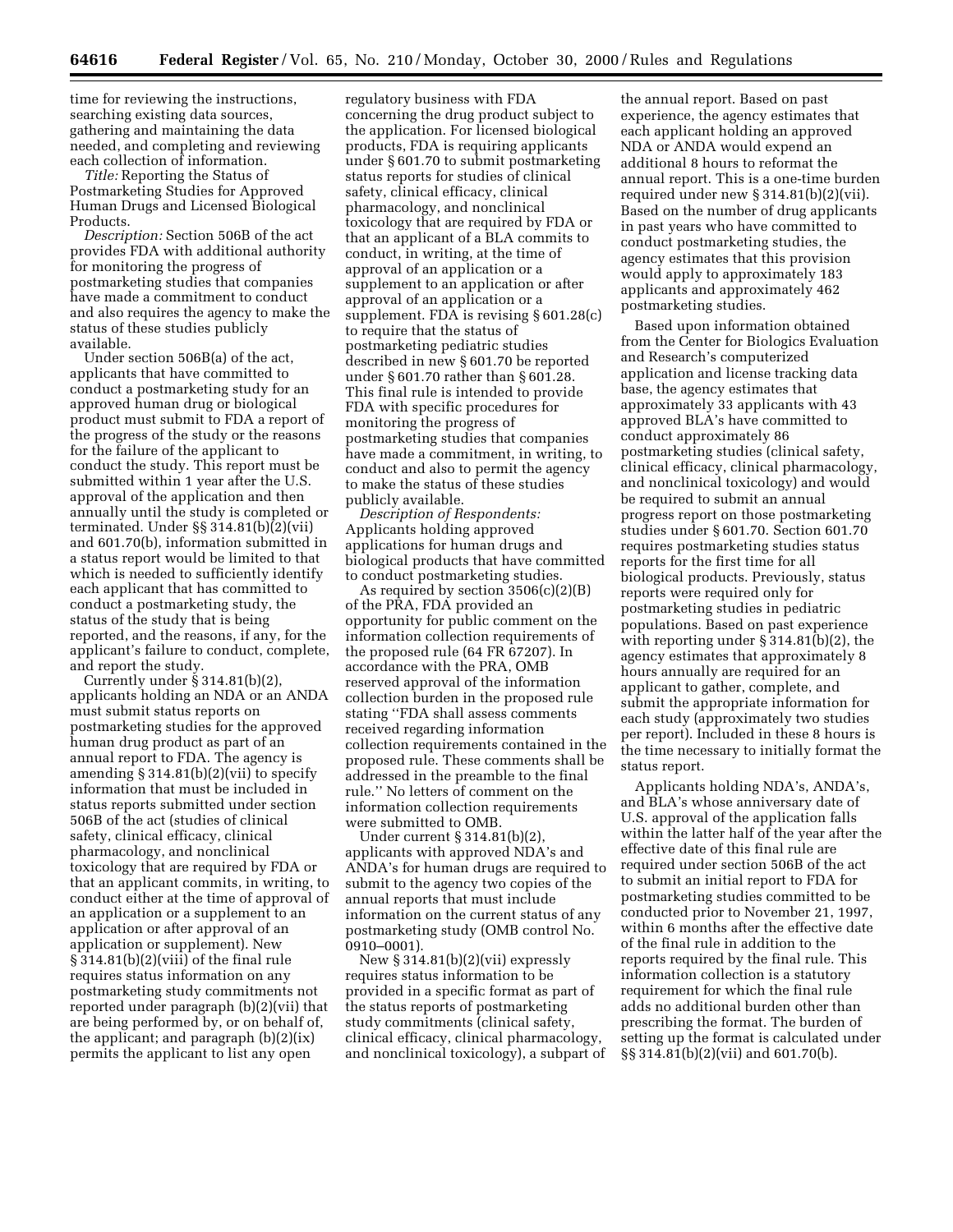| TABLE 1.-ESTIMATED ANNUAL REPORTING BURDEN <sup>1</sup> |  |
|---------------------------------------------------------|--|
|---------------------------------------------------------|--|

| 21 CFR Section                                                 | No. of<br>Respondents | Annually<br>Frequency per<br>Response | <b>Total Annual</b><br>Response | Hours per<br>Response | <b>Total Hours</b> |  |  |  |
|----------------------------------------------------------------|-----------------------|---------------------------------------|---------------------------------|-----------------------|--------------------|--|--|--|
| 314.81(b)(2)(vii), (b)(2)(viii), and<br>(b)(2)(ix) $2^{\circ}$ | 183                   | 2.5                                   | 462                             | 8                     | 3,696              |  |  |  |
| 601.70(b) and (d)                                              | 33                    | 2.6                                   | 86                              | 8                     | 688                |  |  |  |
| Total                                                          |                       |                                       |                                 |                       | 4,384              |  |  |  |

1There are no capital costs or operating and maintenance costs asociated with this collection of information.

2One-time burden for reformatting annual report.

The information collection requirements of the final rule have been submitted to OMB for review. Prior to the effective date of the final rule, FDA will publish a document in the **Federal Register** announcing OMB's decision to approve, modify, or disapprove the information collection requirements in the final rule. An agency may not conduct or sponsor, and a person is not required to respond to, a collection of information unless it displays a currently valid OMB control number.

#### **List of Subjects**

#### *21 CFR Part 314*

Administrative practice and procedure, Confidential business information, Drugs, Reporting and recordkeeping requirements.

#### *21 CFR Part 601*

Administrative practice and procedure, Biologics, Confidential business information.

Therefore, under the Federal Food, Drug, and Cosmetic Act, the Public Health Service Act, and under authority delegated to the Commissioner of Food and Drugs, 21 CFR parts 314 and 601 are amended as follows:

### **PART 314—APPLICATIONS FOR FDA APPROVAL TO MARKET A NEW DRUG**

1. The authority citation for 21 CFR part 314 is revised to read as follows:

**Authority:** 21 U.S.C. 321, 331, 351, 352, 353, 355, 355a, 356, 356a, 356b, 356c, 371, 374, 379e.

2. Section 314.81 is amended by revising the introductory text of paragraph (b)(2), by revising paragraph (b)(2)(vii), and by adding paragraphs  $(b)(2)(viii)$  and  $(b)(2)(ix)$  to read as follows:

# **§ 314.81 Other postmarketing reports.**

\* \* \* \* \* (b) \* \* \*

(2)*Annual report.* The applicant shall submit each year within 60 days of the anniversary date of U.S. approval of the application, two copies of the report to the FDA division responsible for reviewing the application. Each annual report is required to be accompanied by a completed transmittal Form FDA 2252 (Transmittal of Periodic Reports for Drugs for Human Use), and must include all the information required under this section that the applicant received or otherwise obtained during the annual reporting interval that ends on the U.S. anniversary date. The report is required to contain in the order listed: \* \* \* \* \*

(vii) *Status reports of postmarketing study commitments.* A status report of each postmarketing study of the drug product concerning clinical safety, clinical efficacy, clinical pharmacology, and nonclinical toxicology that is required by FDA (e.g., accelerated approval clinical benefit studies, pediatric studies) or that the applicant has committed, in writing, to conduct either at the time of approval of an application for the drug product or a supplement to an application, or after approval of the application or a supplement. For pediatric studies, the status report shall include a statement indicating whether postmarketing clinical studies in pediatric populations were required by FDA under § 201.23 of this chapter. The status of these postmarketing studies shall be reported annually until FDA notifies the applicant, in writing, that the agency concurs with the applicant's determination that the study commitment has been fulfilled or that the study is either no longer feasible or would no longer provide useful information.

(*a*) *Content of status report.* The following information must be provided for each postmarketing study reported under this paragraph:

(*1*) *Applicant's name.*

(*2*) *Product name.* Include the approved drug product's established name and proprietary name, if any.

(*3*) *NDA, ANDA, and supplement number.*

(*4*) *Date of U.S. approval of NDA or ANDA.*

(*5*) *Date of postmarketing study commitment.*

(*6*) *Description of postmarketing study commitment.* The description must include sufficient information to uniquely describe the study. This information may include the purpose of the study, the type of study, the patient population addressed by the study and the indication(s) and dosage(s) that are to be studied.

(*7*) *Schedule for completion and reporting of the postmarketing study commitment.* The schedule should include the actual or projected dates for submission of the study protocol to FDA, completion of patient accrual or initiation of an animal study, completion of the study, submission of the final study report to FDA, and any additional milestones or submissions for which projected dates were specified as part of the commitment. In addition, it should include a revised schedule, as appropriate. If the schedule has been previously revised, provide both the original schedule and the most recent, previously submitted revision.

(*8*) *Current status of the postmarketing study commitment.* The status of each postmarketing study should be categorized using one of the following terms that describes the study's status on the anniversary date of U.S. approval of the application or other agreed upon date:

(*i*) *Pending.* The study has not been initiated, but does not meet the criterion for delayed.

(*ii*) *Ongoing.* The study is proceeding according to or ahead of the original schedule described under paragraph  $(b)(2)(vii)(a)(7)$  of this section.

(*iii*) *Delayed.* The study is behind the original schedule described under paragraph  $(b)(2)(vii)(a)(7)$  of this section.

(*iv*) *Terminated.* The study was ended before completion but a final study report has not been submitted to FDA.

(*v*) *Submitted.* The study has been completed or terminated and a final study report has been submitted to FDA.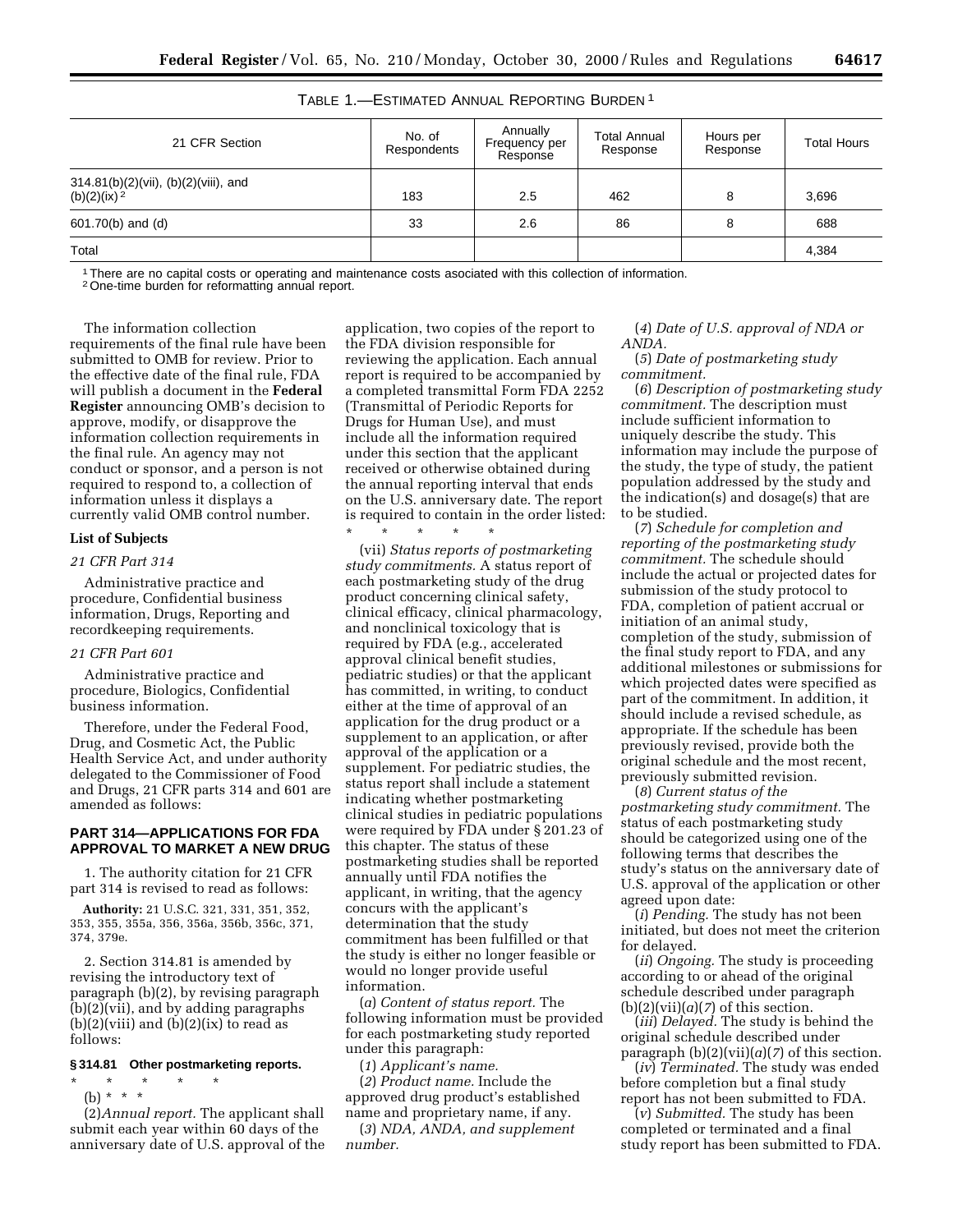(*9*) *Explanation of the study's status.* Provide a brief description of the status of the study, including the patient accrual rate (expressed by providing the number of patients or subjects enrolled to date, and the total planned enrollment), and an explanation of the study's status identified under paragraph  $(b)(2)(vii)(a)(8)$  of this section. If the study has been completed, include the date the study was completed and the date the final study report was submitted to FDA, as applicable. Provide a revised schedule, as well as the reason(s) for the revision, if the schedule under paragraph  $(b)(2)(vii)(a)(7)$  of this section has changed since the last report.

(*b*) *Public disclosure of information.* Except for the information described in this paragraph, FDA may publicly disclose any information described in paragraph (b)(2)(vii) of this section, concerning a postmarketing study, if the agency determines that the information is necessary to identify the applicant or to establish the status of the study, including the reasons, if any, for failure to conduct, complete, and report the study. Under this section, FDA will not publicly disclose trade secrets, as defined in § 20.61 of this chapter, or information, described in § 20.63 of this chapter, the disclosure of which would constitute an unwarranted invasion of personal privacy.

(viii) *Status of other postmarketing studies.* A status report of any postmarketing study not included under paragraph (b)(2)(vii) of this section that is being performed by, or on behalf of, the applicant. A status report is to be included for any chemistry, manufacturing, and controls studies that the applicant has agreed to perform and for all product stability studies.

(ix) *Log of outstanding regulatory business.* To facilitate communications between FDA and the applicant, the report may, at the applicant's discretion, also contain a list of any open regulatory business with FDA concerning the drug product subject to the application (e.g., a list of the applicant's unanswered correspondence with the agency, a list of the agency's unanswered correspondence with the applicant).

## **PART 601—LICENSING**

3. The authority citation for 21 CFR part 601 is revised to read as follows:

**Authority:** 15 U.S.C. 1451–1561; 21 U.S.C. 321, 351, 352, 353, 355, 356b, 360, 360c– 360f, 360h–360j, 371, 374, 379e, 381; 42 U.S.C. 216, 241, 262, 263, 264; sec 122, Pub. L. 105–115, 111 Stat. 2322 (21 U.S.C. 355 note).

4. Section 601.28 is amended by revising the second sentence in paragraph (c) to read as follows:

## **§ 601.28 Annual reports of postmarketing pediatric studies.**

\* \* \* \* \* (c) \* \* \* The statement shall include whether postmarketing clinical studies in pediatric populations were required or agreed to, and, if so, the status of these studies shall be reported to FDA in annual progress reports of postmarketing studies under § 601.70 rather than under this section.

5. Subpart G, consisting of § 601.70, is added to part 601 to read as follows:

## **Subpart G—Postmarketing Studies**

## **§ 601.70 Annual progress reports of postmarketing studies.**

(a) *General requirements.* This section applies to all required postmarketing studies (e.g., accelerated approval clinical benefit studies, pediatric studies) and postmarketing studies that an applicant has committed, in writing, to conduct either at the time of approval of an application or a supplement to an application, or after approval of an application or a supplement. Postmarketing studies within the meaning of this section are those that concern:

- (1) Clinical safety;
- (2) Clinical efficacy;
- (3) Clinical pharmacology; and
- (4) Nonclinical toxicology.

(b)*What to report.* Each applicant of a licensed biological product shall submit a report to FDA on the status of postmarketing studies for each approved product application. The status of these postmarketing studies shall be reported annually until FDA notifies the applicant, in writing, that the agency concurs with the applicant's determination that the study commitment has been fulfilled, or that the study is either no longer feasible or would no longer provide useful information. Each annual progress report shall be accompanied by a completed transmittal Form FDA–2252, and shall include all the information required under this section that the applicant received or otherwise obtained during the annual reporting interval which ends on the U.S. anniversary date. The report must provide the following information for each postmarketing study:

(1) *Applicant's name.*

(2) *Product name.* Include the approved product's proper name and the proprietary name, if any.

(3) *Biologics license application (BLA) and supplement number.*

(4) *Date of U.S. approval of BLA.* (5) *Date of postmarketing study commitment.*

(6) *Description of postmarketing study commitment.* The description must include sufficient information to uniquely describe the study. This information may include the purpose of the study, the type of study, the patient population addressed by the study and the indication(s) and dosage(s) that are to be studied.

(7) *Schedule for completion and reporting of the postmarketing study commitment.* The schedule should include the actual or projected dates for submission of the study protocol to FDA, completion of patient accrual or initiation of an animal study, completion of the study, submission of the final study report to FDA, and any additional milestones or submissions for which projected dates were specified as part of the commitment. In addition, it should include a revised schedule, as appropriate. If the schedule has been previously revised, provide both the original schedule and the most recent, previously submitted revision.

(8) *Current status of the postmarketing study commitment.* The status of each postmarketing study should be categorized using one of the following terms that describes the study's status on the anniversary date of U.S. approval of the application or other agreed upon date:

(i) *Pending.* The study has not been initiated, but does not meet the criterion for delayed.

(ii) *Ongoing.* The study is proceeding according to or ahead of the original schedule described under paragraph (b)(7) of this section.

(iii) *Delayed.* The study is behind the original schedule described under paragraph (b)(7) of this section.

(iv) *Terminated.* The study was ended before completion but a final study report has not been submitted to FDA.

(v) *Submitted.* The study has been completed or terminated and a final study report has been submitted to FDA.

(9) *Explanation of the study's status.* Provide a brief description of the status of the study, including the patient accrual rate (expressed by providing the number of patients or subjects enrolled to date, and the total planned enrollment), and an explanation of the study's status identified under paragraph (b)(8) of this section. If the study has been completed, include the date the study was completed and the date the final study report was submitted to FDA, as applicable. Provide a revised schedule, as well as the reason(s) for the revision, if the schedule under paragraph (b)(7) of this